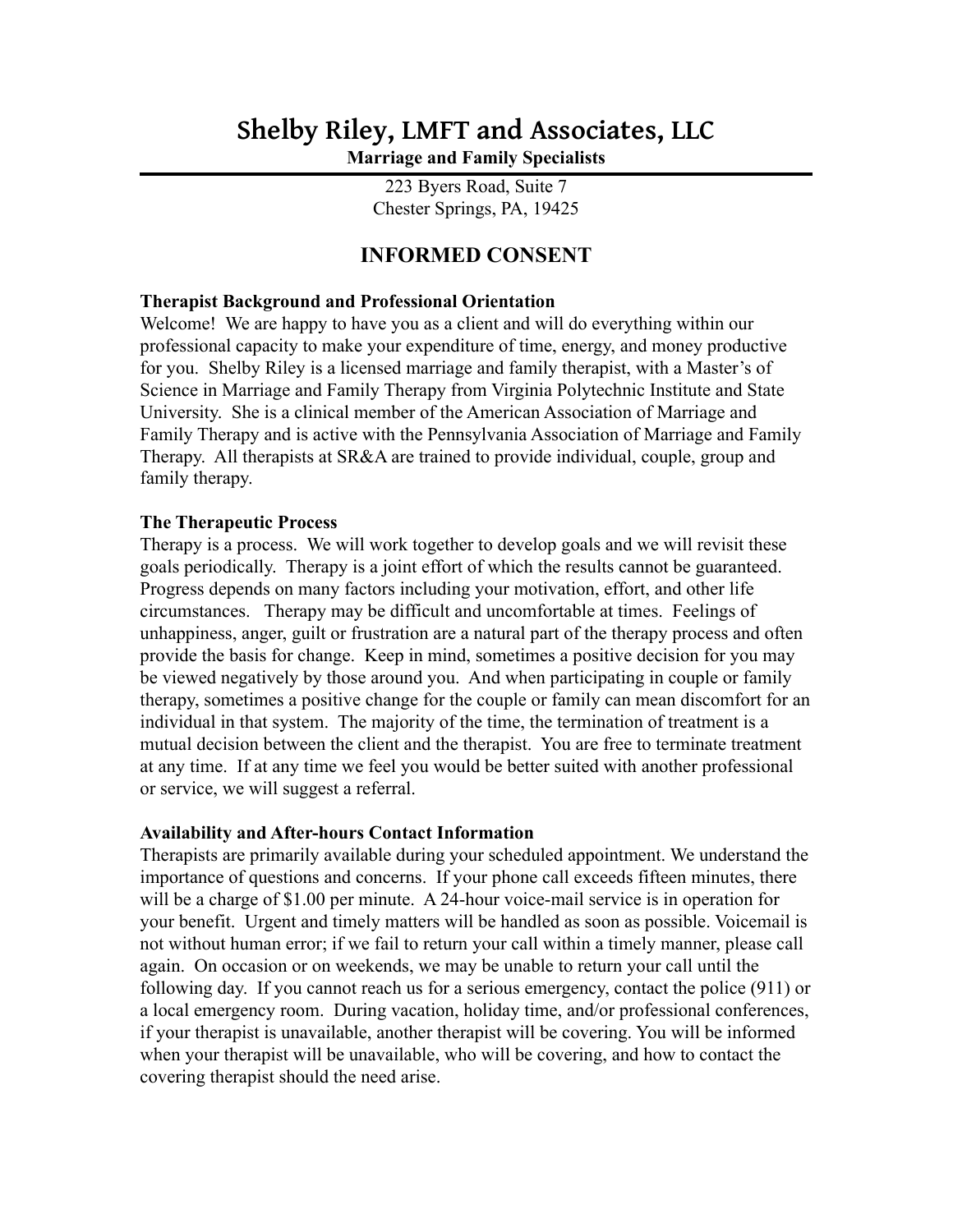#### **Fees and Cancellations**

In order to provide you with the highest quality of care, we need to be clear about our financial arrangements. Fees are \$**\_\_\_\_\_\_** based on 45-50 minute sessions.

We accept payment via credit card and ACH through Square. We are willing to accommodate individuals and develop comfortable payment arrangements. Failure to pay fees in compliance with the aforementioned financial agreements may result in the termination of treatment. We do assess late payment fees and there is a \$25.00 charge for all returned checks.

If you are unable to make your appointment, please let us know as soon as possible. There is a 24-hour cancellation policy. A service charge of your full session fee will be charged if an appointment is missed or not cancelled within twenty-four (24) hours of the scheduled time. Please note, after two missed sessions, your appointment time may no longer be available.

A copy of your driver's license may be kept in the file to verify your identity in case you choose to request a statement to use for insurance reimbursement.

# **Confidentiality**

Information disclosed by you during the course of therapy is generally confidential. However, there are some exceptions to confidentiality, including, but not limited to reporting child, elder, or dependent adult abuse, expressed threats of violence towards an identifiable victim (including harm to self), and where you tender your mental or emotional state in a legal proceeding. Of course, you can always give your written consent to allow us to exchange information with others. This may include, but is not limited to previous therapists, medical doctors, psychiatrists, and teachers. For clients under the age of twelve, therapists are obligated to keep parents or guardians informed of progress in therapy, if they request. Before talking with your parents, we will inform you of the information we intend to discuss. We have a "No Secrets" policy when providing couples and family therapy. This means if information is disclosed during a 1:1 interview that is relevant to the progress of couples or family work, we will not keep this information secret. We will work with you on the most comfortable way to disclose the information to the rest of the client family. All therapists at SR&A participate in supervision to ensure the highest quality of care. Information about your therapy may be shared during supervision, but your identifying information can always be changed to ensure your privacy. Please feel free to ask questions at any point during treatment to clarify limits of confidentiality.

# **Electronic Communication**

It is very important to be aware that computers, email and cell phone communication can be relatively easily accessed by unauthorized people and hence can compromise the privacy and confidentiality of such communication. Emails, in particular, are vulnerable to such unauthorized access due to the fact that servers have unlimited and direct access to all emails that go through them. Additionally, our emails and data on computers are not